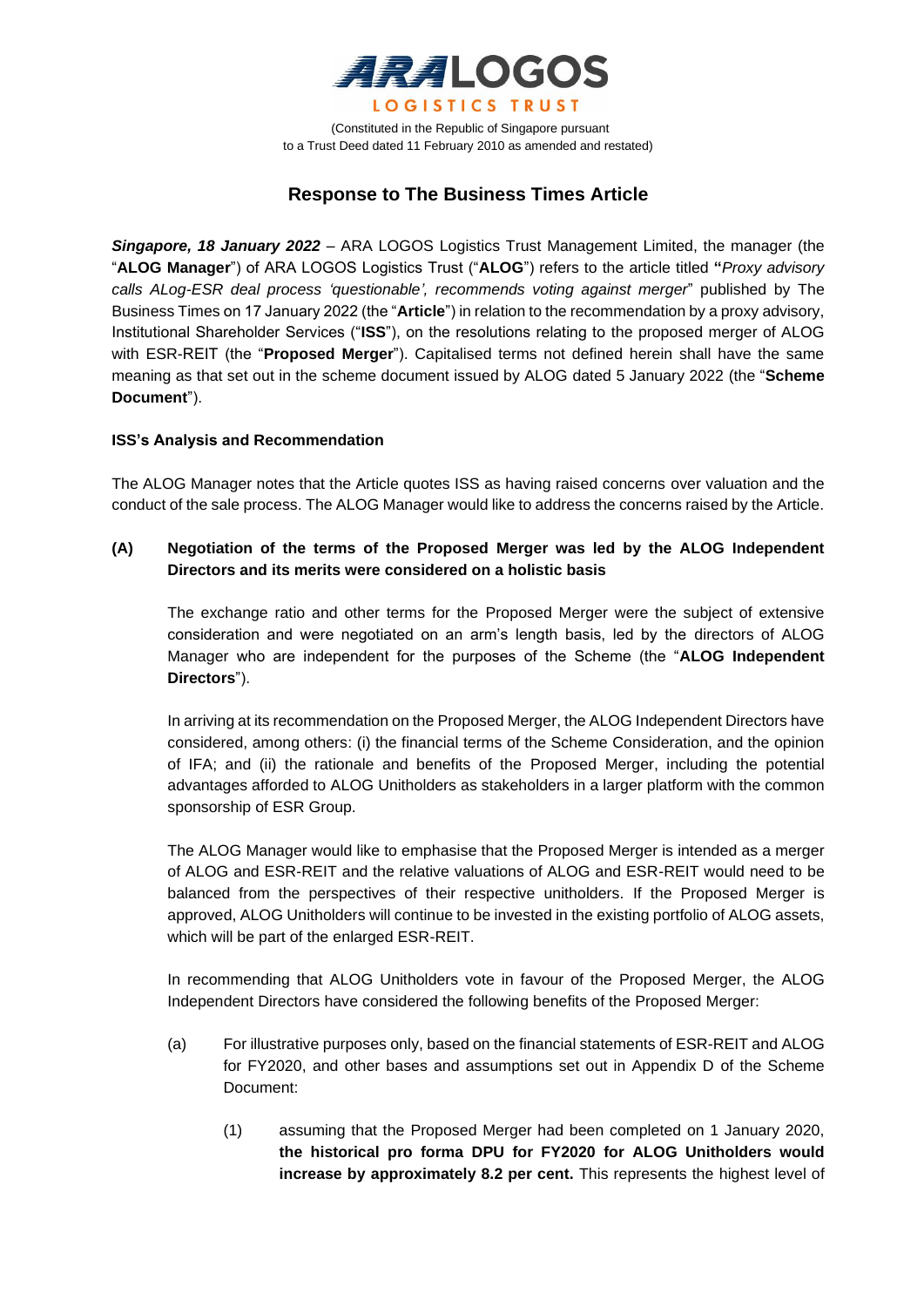

historical pro forma DPU accretion when compared to all successfully completed S-REIT mergers;<sup>1</sup> and

(2) assuming that the Proposed Merger had been completed on 31 December 2020, **the historical pro forma NAV of ALOG as at 31 December 2020 would increase by approximately 2.2 per cent**.

ALOG Unitholders are advised to refer to (i) table 11 on page B-44 of the ALOG IFA Letter set out in Appendix B of the Scheme Document and (ii) Appendix D of the Scheme Document for full details of the pro forma financial effects of the Proposed Merger and the related bases and assumptions. For the avoidance of doubt the historical pro formas are for illustrative purposes only and are not intended to be nor shall they constitute projections or forecasts.

- (b) The Proposed Merger also **satisfies longer term value creation objectives.** ALOG Unitholders may wish to refer to paragraph 2.4 of the Letter to ALOG Unitholders set out in the Scheme Document for the full rationale for the Proposed Merger.
- (c) The pending merger of the respective sponsors of ALOG and ESR-REIT presents an opportunity for the ALOG Unitholders to enjoy the **benefits of the enlarged ESR Group as their sponsor**. The Proposed Merger is conditional upon the completion of the acquisition of ARA by ESR Cayman and the sponsorship of the enlarged ESR Group would be available to ALOG Unitholders. ALOG Unitholders may wish to refer to paragraphs 2.4(b) and 2.4(c) of the Letter to ALOG Unitholders set out in the Scheme Document on the key benefits which the sponsorship of ESR Group will bring to ALOG.
- (d) The exchange ratio was based on a "market price" reference, and the exchange ratio takes into account ALOG's increase in unit price of **over 79 per cent. since April 2020 to the date of announcement of the Proposed Merger**. ALOG Unitholders may wish to refer to paragraph 2.4(a) of the Letter to Unitholders set out in the Scheme Document for ALOG units' price increase in the period leading to the Proposed Merger.
- (e) **Enlarged REIT may offer other benefits** including (1) competitive costs of capital, (2) enhanced financial capacity and flexibility to pursue larger and more sizeable growth opportunities, (3) reduced tenant concentration risk and (4) ability to conduct active portfolio rebalancing and capital recycling to pursue supercharged growth trajectory. ALOG Unitholders may wish to refer to paragraphs 4 and 5 of the Offeror's Letter to ALOG Unitholders set out in Appendix C of the Scheme Document for ESR-REIT's rationale for the Proposed Merger and an overview of its strategic intention for the enlarged REIT post-Merger.

## **(B) No alternative offers**

The ALOG Manager notes that the Article quotes ISS as reporting that ALOG "*could have, if seeking an exit or increase in size, shopped around for alternative transactions*".

<sup>1</sup> For comparison, the historical pro forma DPU accretions for the following successfully completed S-REIT mergers are: (i) CCT-CMT merger (7.2 per cent.); (ii) FCOT-FLT merger (2.5 per cent.); (iii) A-HTRUST-ART merger (1.8 per cent.); and (iv) OUE H-TRUST-OUE C-REIT merger (1.4% per cent.).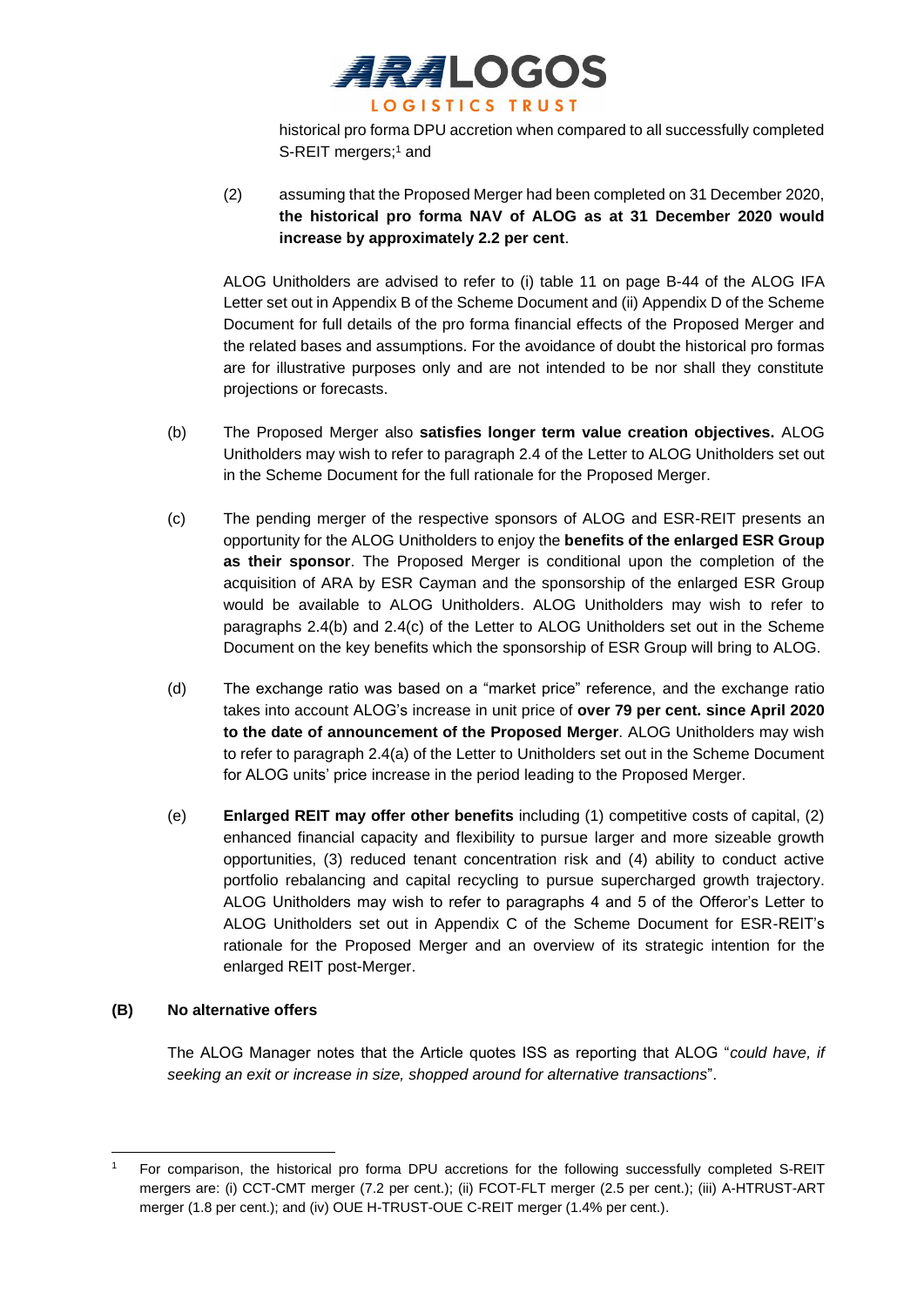

Since the Proposed Merger was announced on 15 October 2021, the ALOG Manager has not received any other offers for ALOG or any indications of interest to make an offer for ALOG. The Proposed Merger with ESR-REIT remains the only offer for the units of ALOG.

The Proposed Merger would remove any potential overlapping mandate between ESR-REIT and ALOG. The ALOG Manager would also like to highlight that other alternative options such as a direct sale of portfolio assets and a sale of the ALOG Manager to a third party may not be optimal for the following reasons:.

- (a) **Premium to NAV**. As the unit price of ALOG was trading at more than 30 per cent. premium to its NAV, <sup>2</sup> a divestment of the underlying portfolio may not have achieved a similar premium to the NAV and it would also result in ALOG Unitholders ceasing to have an interest in the returns from being invested in the existing portfolio of assets. The Proposed Merger would allow ALOG Unitholders to continue to be invested in the existing portfolio and also benefit from potential growth opportunities which may arise from the enlarged REIT's access to the pipeline from the enlarged ESR Group.
- (b) **Associated costs and financing constraints**. Potential acquirers of the portfolio assets may require acquisition debt financing, which amount could be limited by the asset valuation of the underlying assets. In addition, direct divestment of portfolio assets could result in additional costs relating to stamp duties (for acquirers), and potential tax liability for ALOG. 3
- (c) **Limited buyer pool**. The Singapore industrial market is highly regulated, especially for industrial assets located on JTC industrial land. Notably, ALOG's entire portfolio of Singapore assets sits on JTC land. As there are stringent qualifying criteria imposed on buyers of such properties, the pool of potential buyers is likely limited to end-users and entities which hold capital markets services licences.
- (d) If the Sponsor were to sell the ALOG Manager to a third party, ALOG Unitholders would cease to have access to the potential pipeline of New Economy assets of more than US\$50 billion<sup>4</sup> from ESR Group, being the largest in APAC.

# **Clarification of the Statement made by Ms Karen Lee, the Chief Executive Officer of ALOG Manager**

Ms Karen Lee, the Chief Executive Officer of ALOG Manager, had also been contacted by The Business Times for comments on ISS's analysis and recommendation and Ms Lee was quoted as having commented the following:

<sup>&</sup>lt;sup>2</sup> With reference to ALOG's closing price of S\$0.935, as well as 1 month VWAP of S\$0.925, as of last full trading day immediately prior to the Joint Announcement Date, and NAV per ALOG unit of S\$0.68, as of 30 September 2021.

<sup>3</sup> Based on information available to the ALOG Manager as at 18 January 2022, the ALOG Manager has estimated the potential tax liability which would arise on ALOG if the ALOG Real Properties (excluding the Heron Property) and the ALOG Fund Investments were to be sold at the amount of the valuation as at 30 September 2021 to be approximately S\$35 million.

<sup>4</sup> ESR and LOGOS Group's data as at 30 June 2021, inclusive of ALOG, adjusted for LOGOS Group's acquisition of Moorebank Logistics Park announced on 5 July 2021, but excludes announced acquisition of Qantas project on 15 October 2021. Goodman as at 31 March 2021. GLP and Prologis as at 31 December 2020.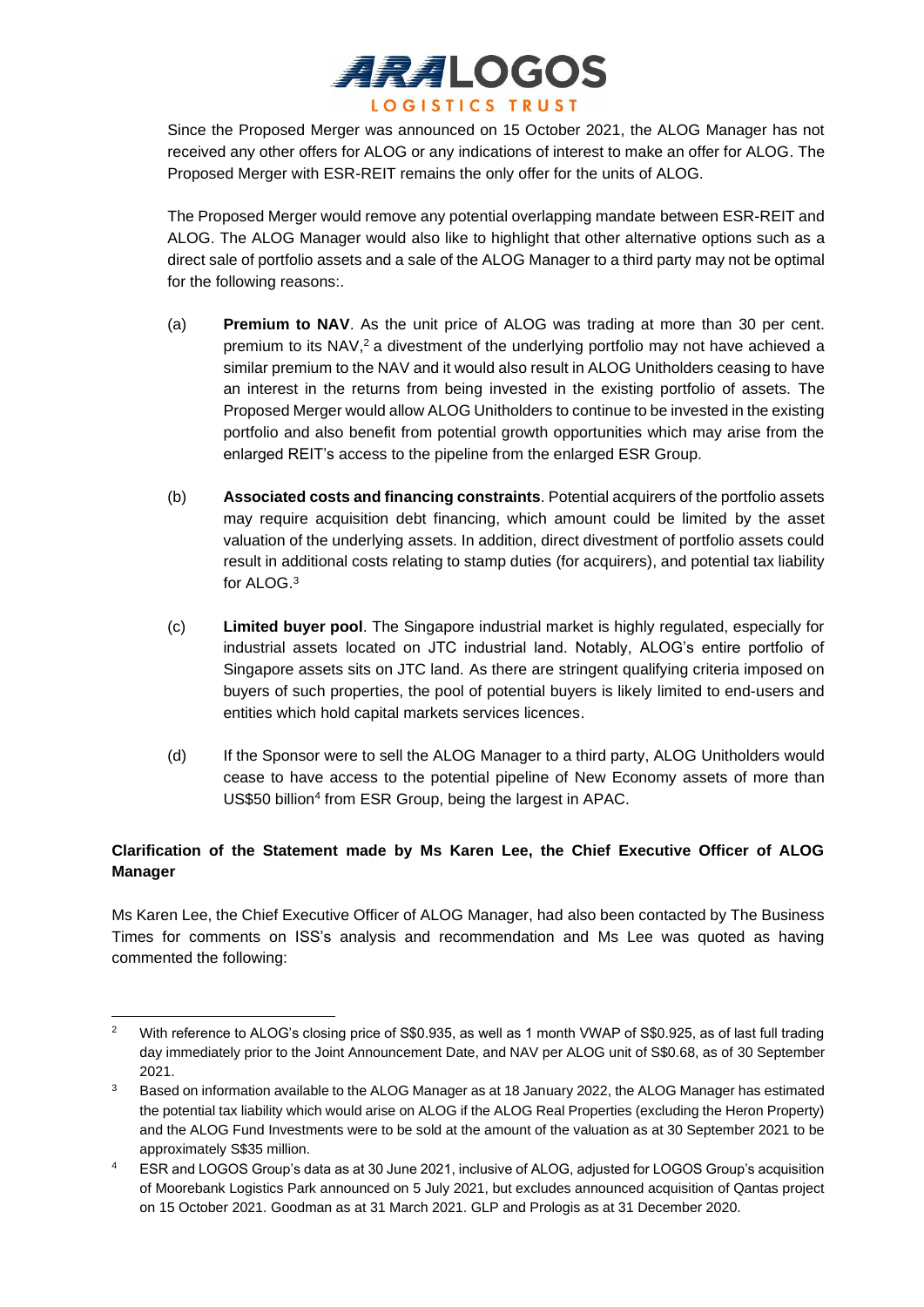

*"Lee reiterated the view that longer-term benefits lie in being able to tap ESR-Reit sponsor ESR Cayman's asset pipeline, as ALog Trust would otherwise find acquisitions "challenging for us in terms of fundraising or even debt-sourcing.""*

The ALOG Manager would like to clarify that Ms Lee was referring to "sizeable acquisitions" when she commented that ALOG might find acquisitions challenging (in terms of fundraising or even debt-raising) if the Proposed Merger does not go through. For clarity, the statement in the Article should be read as follows:

*"Lee reiterated the view that longer-term benefits lie in being able to tap ESR-Reit sponsor ESR Cayman's asset pipeline, as ALog Trust would otherwise find sizeable acquisitions from the multi-billion dollar pipeline "challenging for us in terms of fundraising or even debt-sourcing given ALog Trust's current size.""*

## **Further Information on the Proposed Merger**

For full details on the Proposed Merger, please refer to ALOG's website at [https://investor.aralogos](https://investor.aralogos-reit.com/proposed-merger-with-esr-reit.html)[reit.com/proposed-merger-with-esr-reit.html](https://investor.aralogos-reit.com/proposed-merger-with-esr-reit.html) and consider the information in the Scheme Document in its entirety.

# **Responsibility Statement**

The directors of the ALOG Manager (including those who may have delegated detailed supervision of this Announcement) have taken all reasonable care to ensure that the facts stated and opinions expressed in this Announcement (other than those relating to ESR-REIT and/or the ESR-REIT Manager) are fair and accurate and that there are no other material facts not contained in this Announcement, the omission of which would make any statement in this Announcement misleading. The directors of the ALOG Manager jointly and severally accept responsibility accordingly.

Where any information has been extracted or reproduced from published or otherwise publicly available sources (including the announcement dated 4 August 2021 released by the Sponsor in relation to the Proposed ARA Acquisition) or obtained from a named source (including ESR-REIT and the ESR-REIT Manager), the sole responsibility of the directors of the ALOG Manager has been to ensure through reasonable enquiries that such information is accurately extracted from such sources or, as the case may be, reflected or reproduced in this Announcement. The directors of the ALOG Manager do not accept any responsibility for any information relating to ESR-REIT and/or the ESR-REIT Manager or any opinion expressed by ESR-REIT and/or the ESR-REIT Manager.

By Order of the Board

ARA LOGOS Logistics Trust Management Limited (as manager of ARA LOGOS Logistics Trust) (Company registration no. 200919331H)

Karen Lee Chief Executive Officer 18 January 2022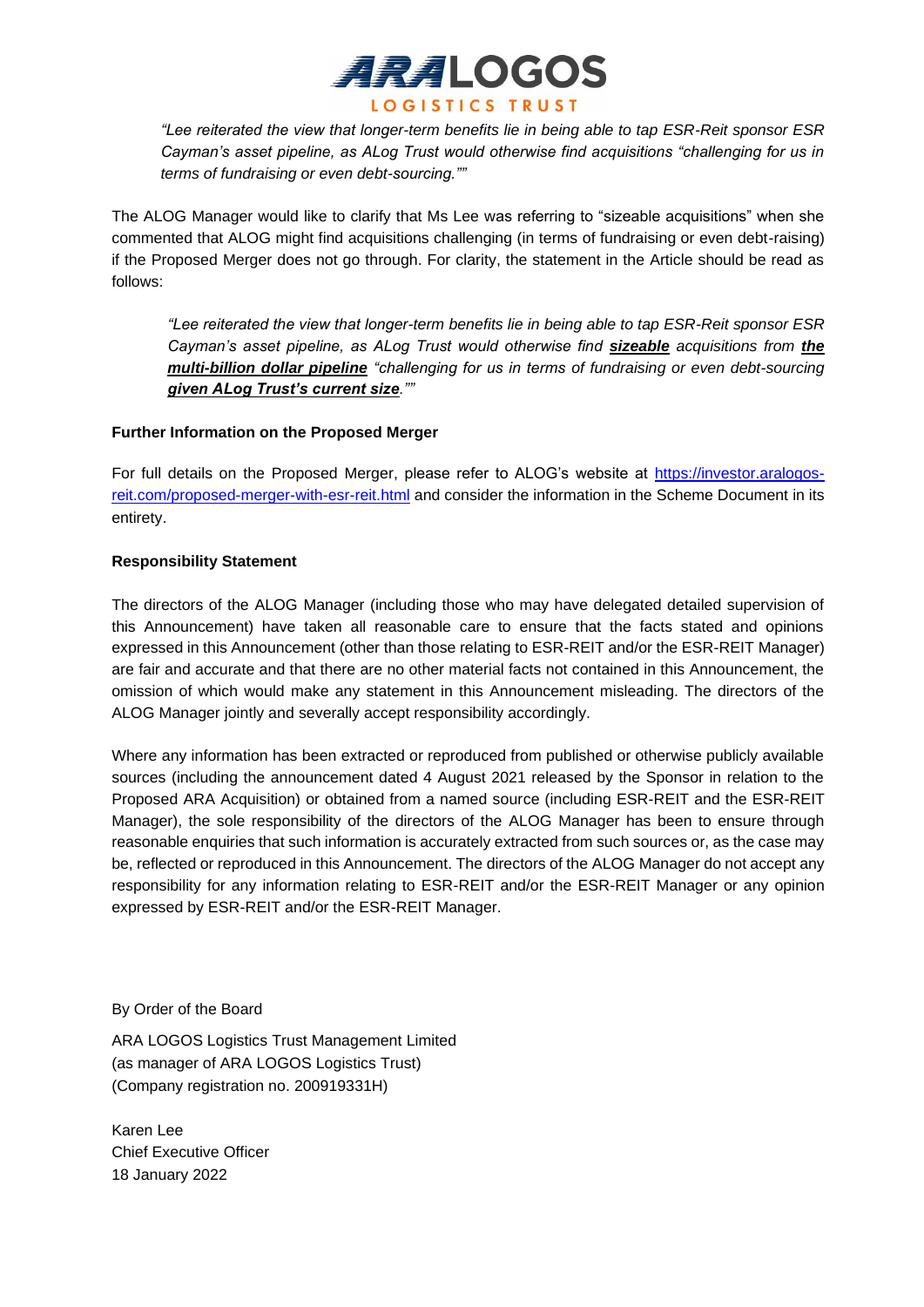

For enquiries, please contact: **ARA LOGOS Logistics Trust Management Limited** Cassandra Seet Senior Manager, Investor Relations Tel: +65 6428 7769 Email: [cassandraseet@ara-logos.com](mailto:cassandraseet@ara-logos.com)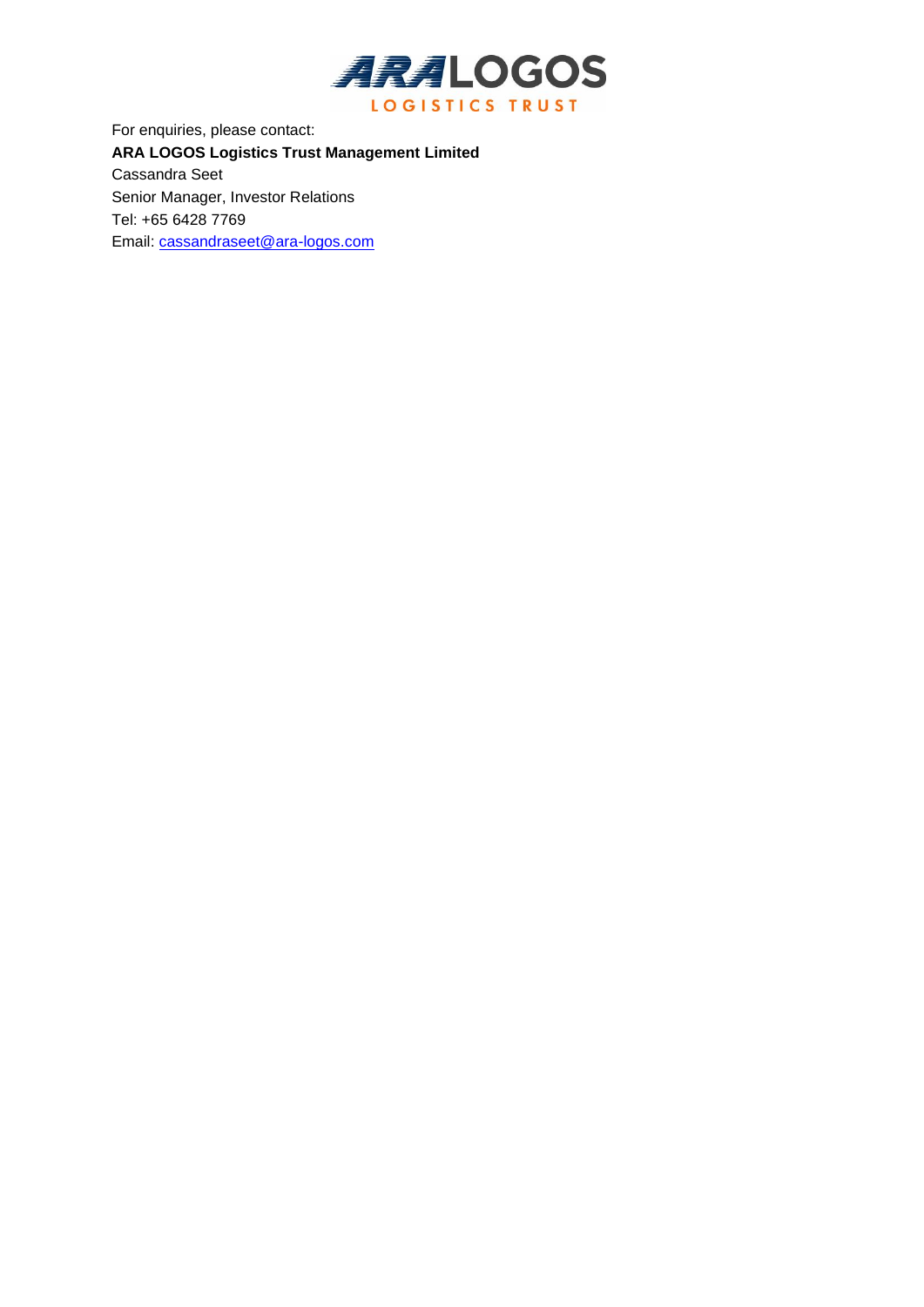

## **ABOUT ARA LOGOS LOGISTICS TRUST ("ALOG")**

Listed on the Singapore Exchange on 12 April 2010, ARA LOGOS Logistics Trust ("**ALOG**") is a real estate investment trust ("**REIT**") that invests in quality income-producing industrial real estate used for logistics purposes, as well as real estate-related assets in the Asia Pacific. ALOG is managed by ARA LOGOS Logistics Trust Management Limited.

As at 30 September 2021, ALOG's portfolio comprises 29 high quality logistics warehouse properties strategically located in established logistics clusters in Singapore and Australia as well as 49.5% and 40.0% stakes in the New LAIVS Trust and Oxford Property Fund respectively. The portfolio has a total gross floor area of approximately 1.0 million square metres and is valued at approximately S\$1.8 billion<sup>(5)</sup>.

For more information, please visit https://www.aralogos-reit.com.

### **ABOUT ARA LOGOS LOGISTICS TRUST MANAGEMENT LIMITED**

ALOG is managed by ARA LOGOS Logistics Trust Management Limited (the "**ALOG Manager**"), a wholly-owned subsidiary of LOGOS. ARA Asset Management Limited ("**ARA**" or the "**Group**") is a majority shareholder of LOGOS, which operates as ARA's global logistics real estate platform.

LOGOS is one of Asia Pacific's leading logistics property groups. It has total Assets Under Management ("**AUM**") of US\$17 billion<sup>(6)</sup>, comprising more than 9.0 million sqm of property owned and under development across 26 ventures, including ALOG. As a vertically integrated business, LOGOS manages every aspect of logistics real estate, from sourcing land or facilities, to undertaking development and asset management, on behalf of some of the world's leading global real estate investors.

ARA is the largest real assets manager in Asia Pacific with approximately US\$95 billion<sup>(7)</sup> gross AUM by the Group and its associates. ARA Group operates a global platform with a focus on APAC, managing public and private investment funds that invest across traditional and New Economy real estate assets spanning office, logistics, retail, residential, hospitality, and data centers, as well as private real estate credit and infrastructure. ARA's vertically integrated business includes development and value-add asset management capabilities, an in-house capital raising team, and property management expertise in local markets where ARA invests and manages assets. With a resolute focus on creating sustainable value, ARA manages funds on behalf of many of the world's largest pension funds, sovereign wealth funds and financial institutions.

For more information on ARA and LOGOS, please visit [https://www.ara-group.com](https://www.ara-group.com/) and [https://www.logosproperty.com.](https://www.logosproperty.com/)

### **For enquiries, please contact:**

**ARA LOGOS Logistics Trust Management Limited** Cassandra Seet Senior Manager, Investor Relations Tel: +65 6428 7769 Email[: cassandraseet@ara-logos.com](mailto:cassandraseet@ara-logos.com)

### **IMPORTANT NOTICE**

The value of units in ALOG ("**Units**") and the income derived from them, if any, may fall or rise. Units are not obligations of, deposits in, or guaranteed by, ARA LOGOS Logistics Trust Management Limited (as the manager of ALOG) (the "**ALOG Manager**") or any of its affiliates. An investment in Units is subject to investment risks, including the possible loss of the principal amount invested.

Investors should note that they will have no right to request the ALOG Manager to redeem or purchase their Units for so long as the Units are listed on Singapore Exchange Securities Trading Limited (the "**SGX-ST**"). It is intended

<sup>5</sup> Portfolio value includes ALOG's 49.5% and 40.0% stakes in the New LAIVS Trust and Oxford Property Fund respectively.

<sup>&</sup>lt;sup>6</sup> As of 30 September 2021, with June 2021 FX rates applied.

<sup>7</sup> Includes assets under management by ARA Asset Management Limited and the Group of companies ("**ARA Group**") and its Associates as at 30 June 2021, adjusted for LOGOS' acquisition of Moorebank Logistics Park announced on 5 July 2021.